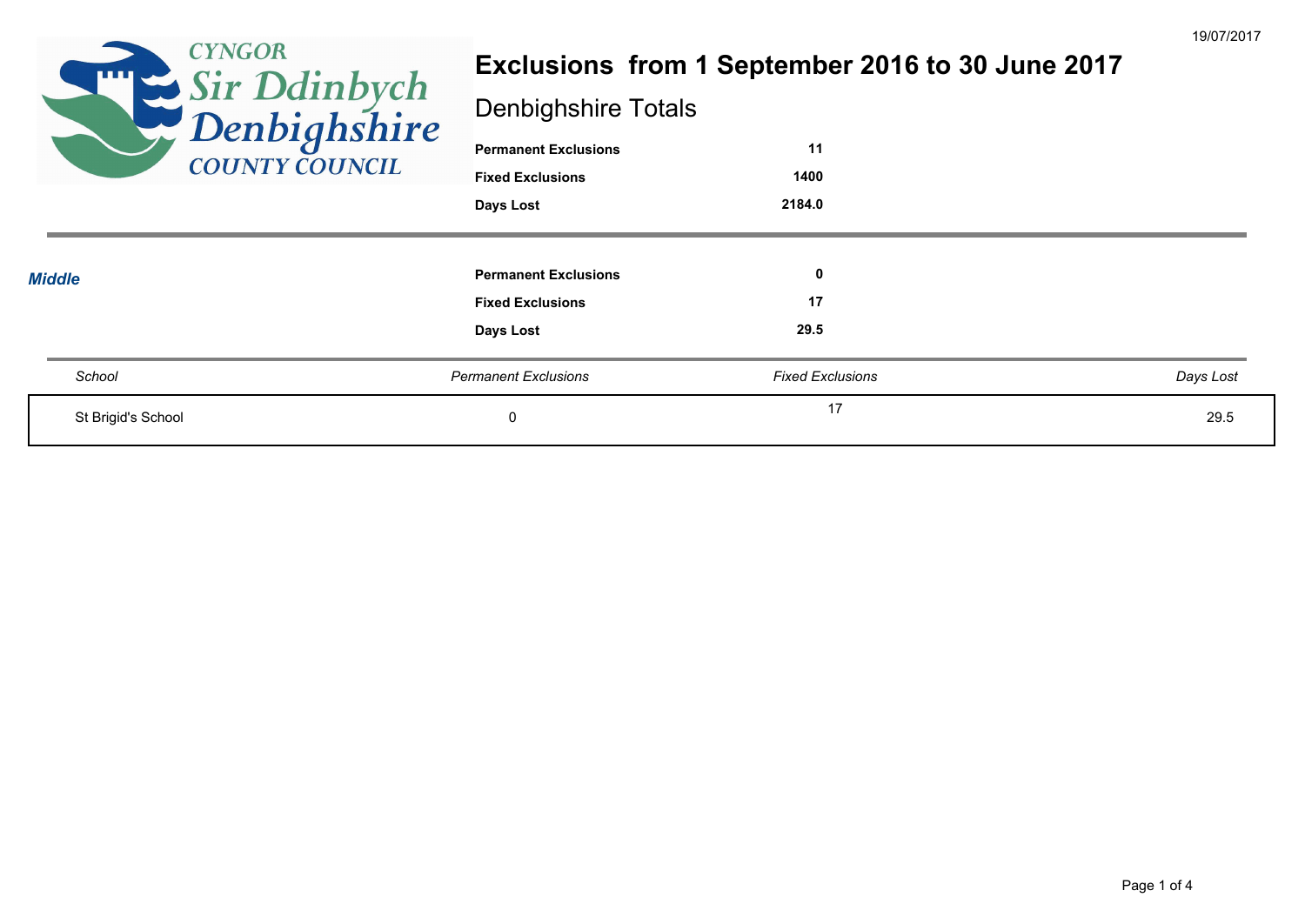*Primary*

| <b>Permanent Exclusions</b> | 3     |
|-----------------------------|-------|
| <b>Fixed Exclusions</b>     | 156   |
| Days Lost                   | 288.0 |

| School                          | <b>Permanent Exclusions</b> | <b>Fixed Exclusions</b> | Days Lost |
|---------------------------------|-----------------------------|-------------------------|-----------|
| Christ Church CP School         | $\mathbf{1}$                | 49                      | 93.5      |
| Ysgol Llywelyn                  | $\mathbf{1}$                | 13                      | 48.0      |
| Ysgol Emmanuel                  | $\pmb{0}$                   | 38                      | 45.0      |
| Ysgol Mair                      | $\pmb{0}$                   | 13                      | 28.5      |
| Ysgol Bryn Collen               | $\pmb{0}$                   | $10\,$                  | 23.0      |
| Ysgol Penmorfa                  | $\mathbf{1}$                | $\overline{4}$          | 16.0      |
| Ysgol Frongoch                  | $\pmb{0}$                   | $\sqrt{5}$              | 7.0       |
| Ysgol Melyd                     | $\pmb{0}$                   | $\,$ 5 $\,$             | $7.0\,$   |
| <b>Bodnant Community School</b> | $\pmb{0}$                   | $\sqrt{5}$              | 4.5       |
| Ysgol Bryn Hedydd               | $\pmb{0}$                   | $\overline{4}$          | 4.5       |
| Ysgol Pendref                   | $\pmb{0}$                   | $\mathbf{3}$            | 2.5       |
| Ysgol y Castell                 | $\pmb{0}$                   | $\overline{2}$          | $2.5\,$   |
| Ysgol Llanfair Dyffryn Clwyd    | $\pmb{0}$                   | $\overline{2}$          | $2.0\,$   |
| Ysgol Bodfari                   | $\pmb{0}$                   | $\overline{1}$          | 1.5       |
| Ysgol Bro Elwern                | $\pmb{0}$                   | $\overline{\mathbf{1}}$ | 1.5       |
| Ysgol y Llys                    | $\pmb{0}$                   | $\overline{1}$          | $1.0\,$   |
|                                 |                             |                         |           |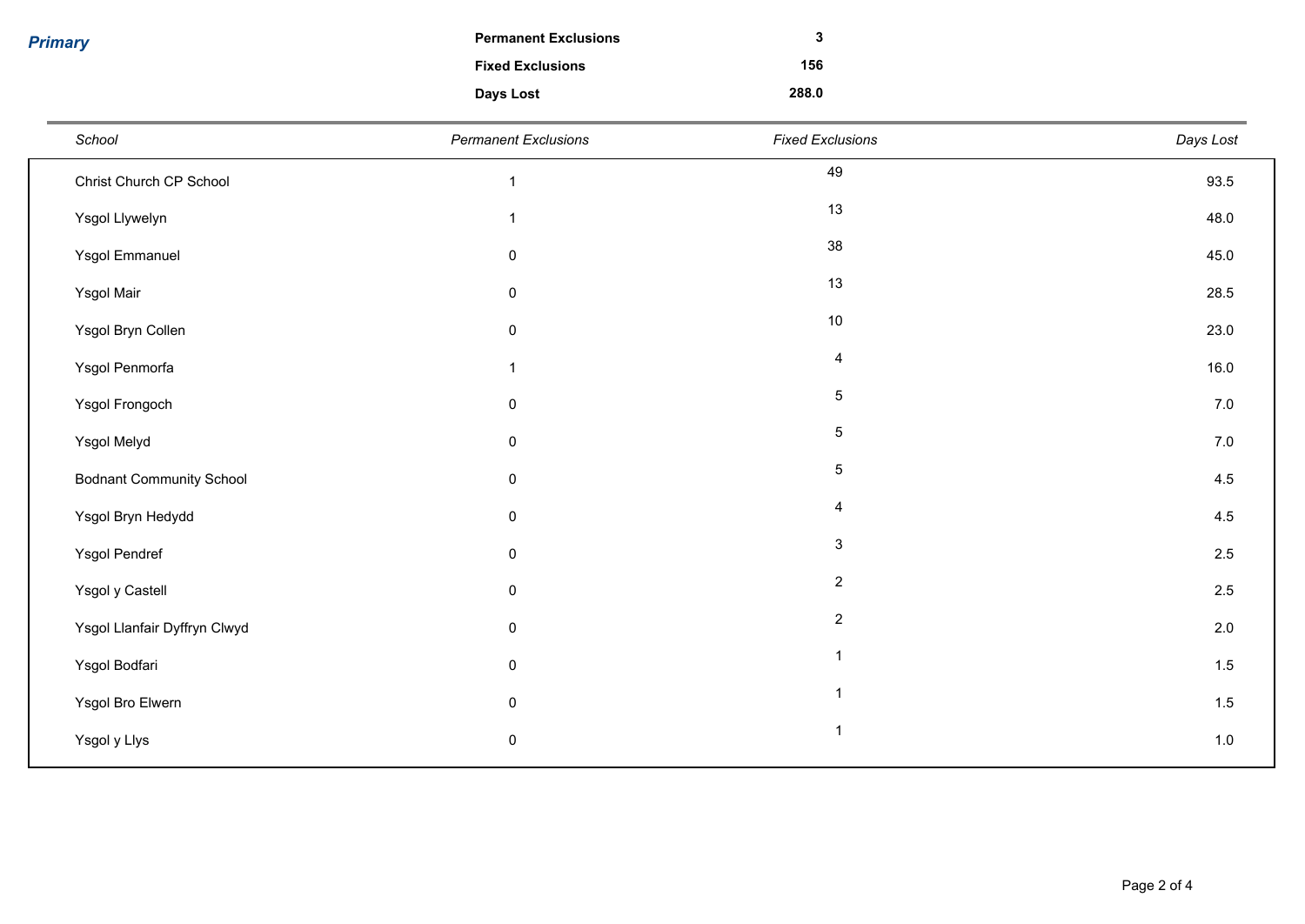| <b>Pupil Referral Unit</b>          | <b>Permanent Exclusions</b> | $\mathbf 0$             |           |
|-------------------------------------|-----------------------------|-------------------------|-----------|
|                                     | <b>Fixed Exclusions</b>     | 8                       |           |
|                                     | Days Lost                   | 28.5                    |           |
| School                              | <b>Permanent Exclusions</b> | <b>Fixed Exclusions</b> | Days Lost |
| PRU                                 | $\pmb{0}$                   | 8                       | 28.5      |
| <b>Secondary</b>                    | <b>Permanent Exclusions</b> | 8                       |           |
|                                     | <b>Fixed Exclusions</b>     | 1202                    |           |
|                                     | Days Lost                   | 1818.5                  |           |
|                                     |                             |                         |           |
| School                              | <b>Permanent Exclusions</b> | <b>Fixed Exclusions</b> | Days Lost |
| Prestatyn High School               | $\boldsymbol{2}$            | 604                     | 761.0     |
| Rhyl High School                    | $\pmb{0}$                   | 206                     | 353.5     |
| Blessed Edward Jones RC High School | 4                           | 112                     | 265.5     |
| Ysgol Dinas Bran                    |                             | 132                     | 220.0     |
| Denbigh High School                 |                             | 83                      | 132.5     |
| Ysgol Glan Clwyd                    | $\pmb{0}$                   | 49                      | 63.5      |